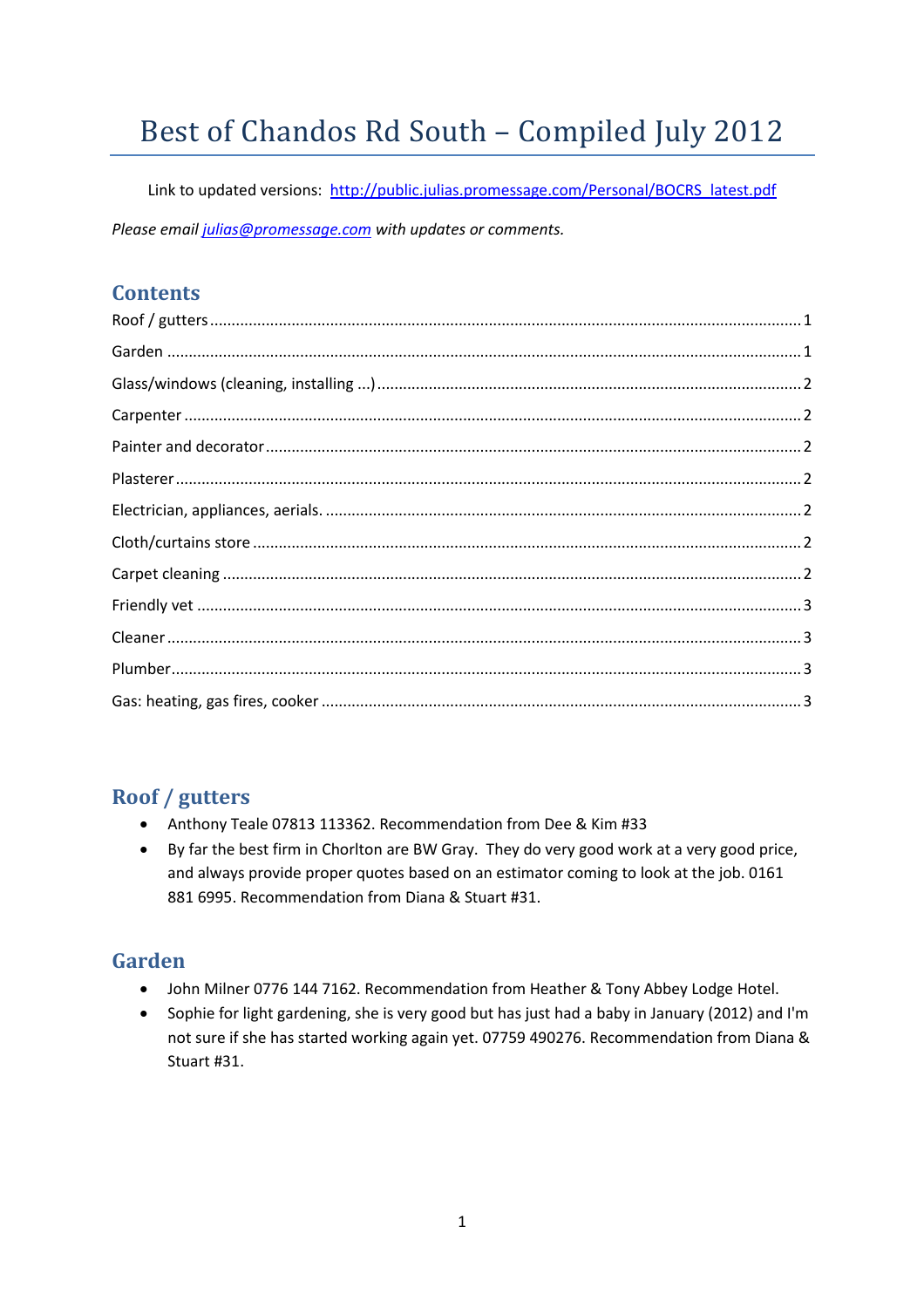## **Glass/windows (cleaning, installing ...)**

 If you are looking to restore stained glass or leaded lights then Starlight windows in Stockport are excellent. Call Steve on 0161 480 6955. Not cheap but they did an excellent job. Recommendation from Dee & Kim #33, Alex & Sally #23, Diana & Stuart #31.

#### **Carpenter**

 Mr Kimble Leeming of North West Property Maintenance 0780 4038160. He mended some drawers and put new lights and a new worktop in our kitchen, thus saving us the price of arefit. Recommendation from Gerald & Kate #6.

#### **Painter and decorator**

- MJ Harding call Evan Harding. 07815. 71242. Again they did a really great job. Recommendation from Dee & Kim #33
- Jenks (Stockport area). Recommendation from Alex and Sally #23

#### **Plasterer**

- Rick mobile no. 0779 1704077. Recommendation from Shakeel and Rehana #27.
- David 0798 098 3556. Recommendation from Heather & Tony at Abbey Lodge.

### **Electrician, appliances, aerials.**

- Chorlton Electric Colin 0161 881 8162 or 07894 204 203. He lives on Egerton Road South, and does excellent work at a fair price. Recommendation from Diana & Stuart #31.
- John 'all appliances repairs' 0791 991 0272. Recommendation from Heather & Tony at Abbey Lodge.
- Premier aerials + electrical: Rob 0788 792 484. Recommendation from Heather & Tony at Abbey Lodge.

## **Cloth/curtains store**

- There is a lovely little shop in Burton Road Didsbury with loads of fabrics and wallpaper prints etc (David Gavin). However he is on the steep side. Recommendation from Alex and Sally #23
- Obelisk Interiors in Stretford who can make up the same curtains at a much reduced price. Recommendation from Alex and Sally #23

# **Carpet cleaning**

 Profresh carpet cleaning. Kevin 0774 236 9231. Recommendation from Heather & Tony at Abbey Lodge.